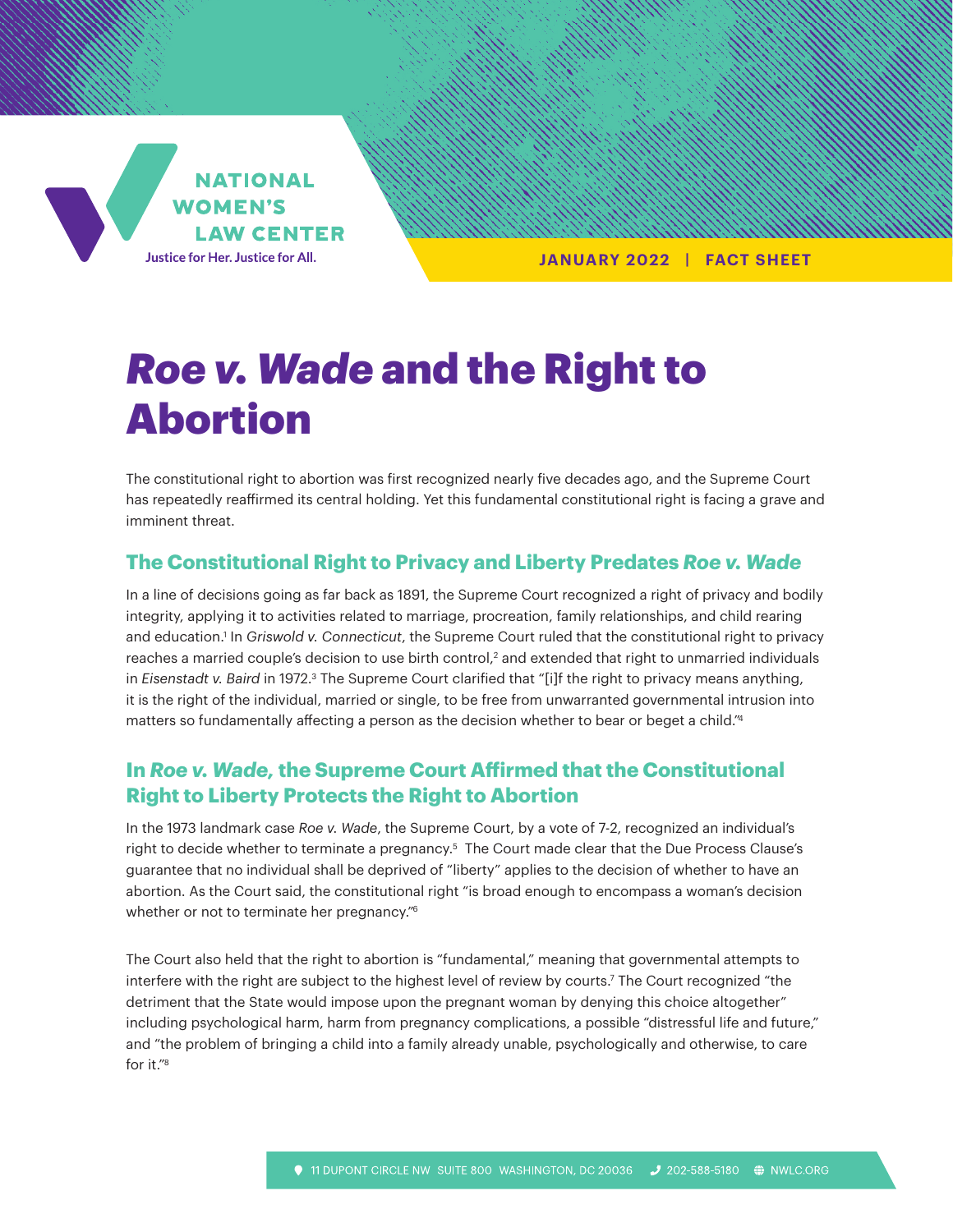At the same time, the Court said the right to abortion had to be considered against state interests in protecting a woman's health and protecting the "potentiality" of life.<sup>9</sup> The Court developed a trimester framework to balance the individual's right to abortion against these governmental interests:10 during the first trimester, the decision must be left completely to the individual and their doctor; during the second trimester, a state could only regulate abortion if necessary to protect patient health; in the third trimester, after fetal viability—government could regulate and even ban abortion to further its interest in the potentiality of life, but it must safeguard the patient's life and health.<sup>11</sup> In other words, *Roe* firmly established the core constitutional principle that government cannot ban abortion prior to viability, and could only regulate it before viability in ways that help pregnant people.

In the years after Roe, the Court struck down most attempts to restrict the right to abortion,<sup>12</sup> facilitating the ability of pregnant people to control their reproduction, health, and course of their lives. A notable—and unfortunate—exception was *Harris v. McRae*, when the Court declined to strike down a federal law that withholds coverage of abortion from Medicaid enrollees.<sup>13</sup> The Court held that it was the individual's poverty—not the denial of Medicaid—that created the obstacle to abortion.<sup>14</sup> The Hyde Amendment continues to harm individuals qualified for Medicaid, effectively rendering the right to abortion meaningless for many who are struggling to make ends meet.<sup>15</sup>

### **The Evolution of the Constitutional Right to Abortion, After** *Roe v. Wade*

In 1992, in *Planned Parenthood of Southeastern Pennsylvania v. Casey*, 16 the Court was asked to overrule *Roe v. Wade*. The Court undertook a thorough review of the evolution of the law, factual underpinnings, and the role of the Court, and expressly reaffirmed *Roe's* "essential holding"17: "The woman's right to terminate her pregnancy before viability is the most central principle of *Roe v. Wade*. It is a rule of law and a component of liberty we cannot renounce."<sup>18</sup> The Court also recognized the harm of taking away the right to abortion, and the importance of abortion in people's lives, affirming that "[t]he ability of women to participate equally in the economic and social life of the Nation has been facilitated by their ability to control their reproductive lives."19

In *Casey*, the Court put aside the trimester framework but made clear that "[b]efore viability, the State's interests are not strong enough to support a prohibition of abortion or

the imposition of a substantial obstacle to the woman's effective right to elect the procedure."20 After viability, the Court reiterated that the government can restrict or ban abortion as long as there is an exception for a woman's life or health.

At the same time, the Court in *Casey* announced a new "undue burden" standard of review for abortion restrictions.21 Under the undue burden standard, states may regulate abortion so long as the regulation does not have the purpose or effect of imposing a substantial obstacle in the path of a person seeking to terminate a pregnancy. The Court also put more emphasis on the state's interest in protecting the potentiality of fetal life. In *Casey*, which challenged numerous restrictions limiting access to abortion, the only restriction struck down by the Court as an undue burden was a requirement that a woman notify her husband before having an abortion.<sup>22</sup>

The decision in *Casey* emboldened legislators hostile to abortion, who believed the undue burden standard offered them an opening for new restrictions on abortion. In the years after *Casey*, legislators passed more restrictions on abortion—and many were upheld by courts who misapplied the undue burden standard. This created a patchwork of state laws restricting abortion across the country, including mandatory delays, biased counseling requirements, and restrictions on young people's access to abortion.<sup>23</sup>

Hostile legislators became even more emboldened after the Supreme Court's 2007 decision in *Gonzales v. Carhart*. 24 In that case, a newly constituted Court (with Chief Justice Roberts and Justice Alito) upheld a dangerous federal ban on a medically approved abortion procedure, even though it had no exception for the health of a pregnant person, and even though the Court had struck down an identical state law only 7 years before.<sup>25</sup>

After the *Gonzales v. Carhart* decision, hostile legislators raced to introduce new restrictions on abortion, including laws meant to regulate abortion providers out of existence. These Targeted Regulation of Abortion Provider (TRAP) laws reached the Supreme Court in 2016, in *Whole Woman's Health v. Hellerstedt*. 26 In that case, the Court considered two TRAP laws from Texas, which required providers to have medically unnecessary admitting privileges, and required facilities to meet minimum standards for ambulatory surgical centers. These regulations resulted in almost half of the abortion clinics in Texas closing.27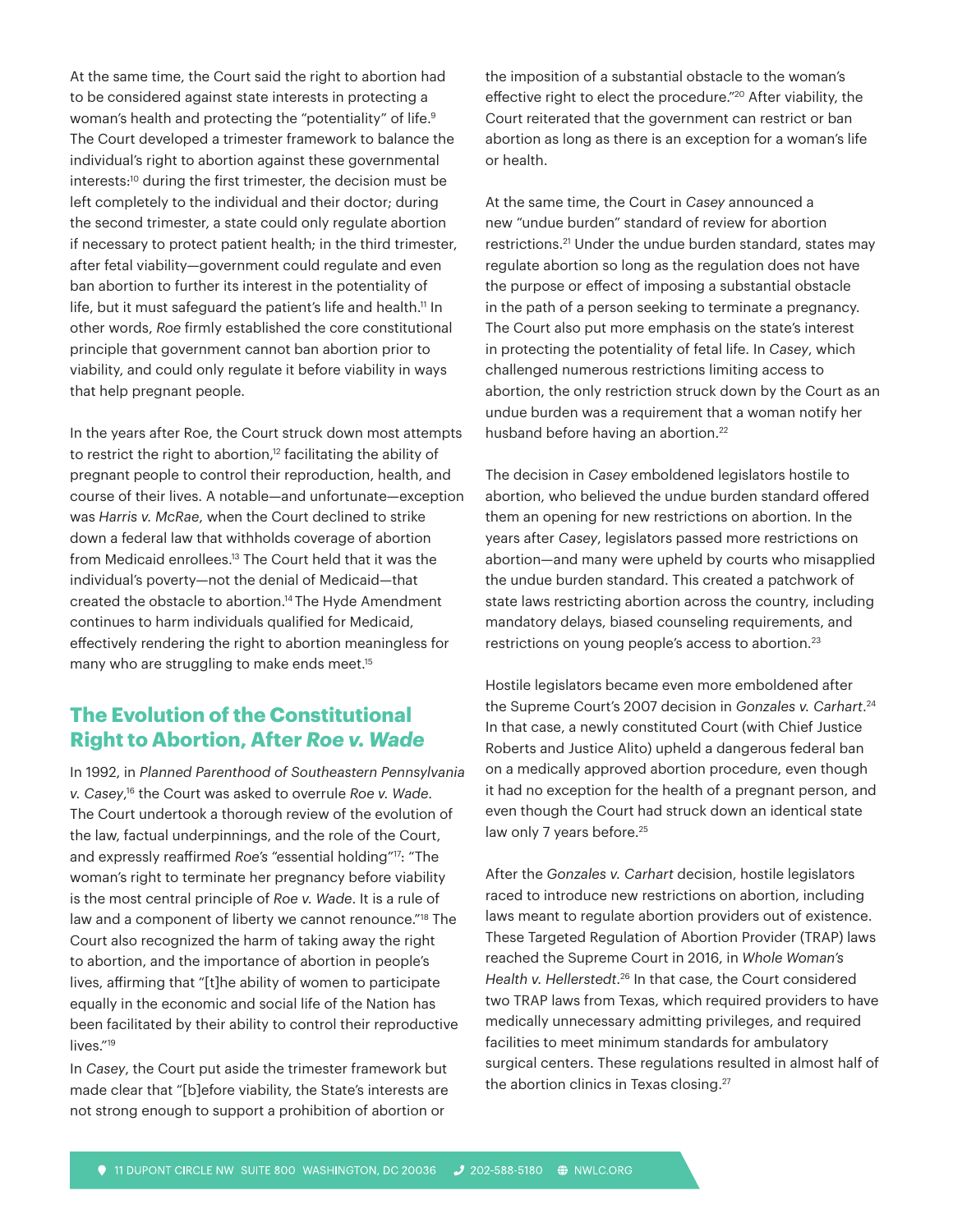The Supreme Court struck down the Texas laws and clarified that the undue burden standard is a robust standard that courts are required to apply. Courts must thoroughly examine whether a law has any benefits, and carefully balance any benefits of the law against the burdens it creates for pregnant people, striking down any laws where the burdens outweigh the benefits. The Court also made clear that the undue burden inquiry should consider the cumulative impact of abortion restrictions on a pregnant person's experience exercising their constitutional right. This decision was affirmed just four years later in an almost identical case, *June Medical Services v. Russo*. 28

#### **The Current Challenges to** *Roe v. Wade* **and the Right to Abortion**

A few months after *June Medical* was decided, Justice Ginsburg passed away and was replaced by Justice Amy Coney Barrett, a staunch opponent of abortion, creating a 6-3 anti-abortion majority on the Supreme Court. Following Justice Barrett's appointment, the Supreme Court agreed to hear a case striking at the heart of the constitutional right to abortion: *Dobbs v. Jackson Women's Health Organization*. 29 The case concerns an attempt by Mississippi to ban abortion at 15 weeks of pregnancy, well before viability and in direct conflict with the longstanding core principle of *Roe* and *Casey*. Mississippi is asking the Court to overturn *Roe* and *Casey*, claiming the decisions are "egregiously wrong" and have no foundation in the law, among other extreme and erroneous claims.<sup>30</sup> The Court heard oral argument on December 1, 2021, and a decision is expected by Summer 2022.

The *Dobbs* case is occurring against the backdrop of another case meant to eliminate the right to abortion altogether. In *Whole Woman's Health v. Jackson*, the Court considered a Texas ban on abortion ban at 6 weeks of pregnancy, known as SB8.<sup>31</sup> Written specifically to evade judicial review, the law creates abortion bounty hunters by authorizing citizens to sue anyone who provides or helps someone seek an abortion in Texas, and allowing them to collect a minimum of \$10,000. The law went into effect on September 1, 2021 after the Supreme Court refused to intervene,32 effectively taking away Texans' constitutional right to abortion. Immediately after SB8 went into effect, there was a 49.8% decrease in abortion care being provided.33 And Texans now must travel 14 times farther to get an abortion—increasing driving times to an average of 3.5 hours each way.34 The Supreme Court eventually agreed to take up the case on an expedited basis. On December

10, 2021, the Court allowed SB8 to remain in effect while litigation continues, $35$  perpetuating the devastation to Texans seeking abortion care and those who try to help them.

## **We Are at the Precipice of Losing the Constitutional Right to Abortion, with Devastating Consequences**

If the Court takes the opportunity presented by *Dobbs* to overturn *Roe*, whether to protect or outlaw abortion will be left to politicians in Congress and the states. Currently, about half of U.S. states are poised to make abortion illegal if *Roe* falls.36 And without *Roe*, an anti-abortion Congress and president could pass a nationwide ban or restrictions on abortion that apply in every state in the country. But even if the Court declines to formally overrule *Roe v. Wade*, it could gut the protections of the constitutional right, which may be just as devastating.

Already, many pregnant people across the country particularly communities of color, LGBTQ individuals, and people working to make ends meet—struggle to access abortion care. Medically unnecessary abortion restrictions passed by hostile legislators and approved by hostile judges compound existing systemic and structural barriers. A world without *Roe* would only exacerbate these dangerous inequities.

In the nearly 50 years since *Roe* was decided, people capable of pregnancy have come to rely upon the constitutional right to control their reproductive lives and futures. If *Roe* falls, the ripple effects will impact society for generations.